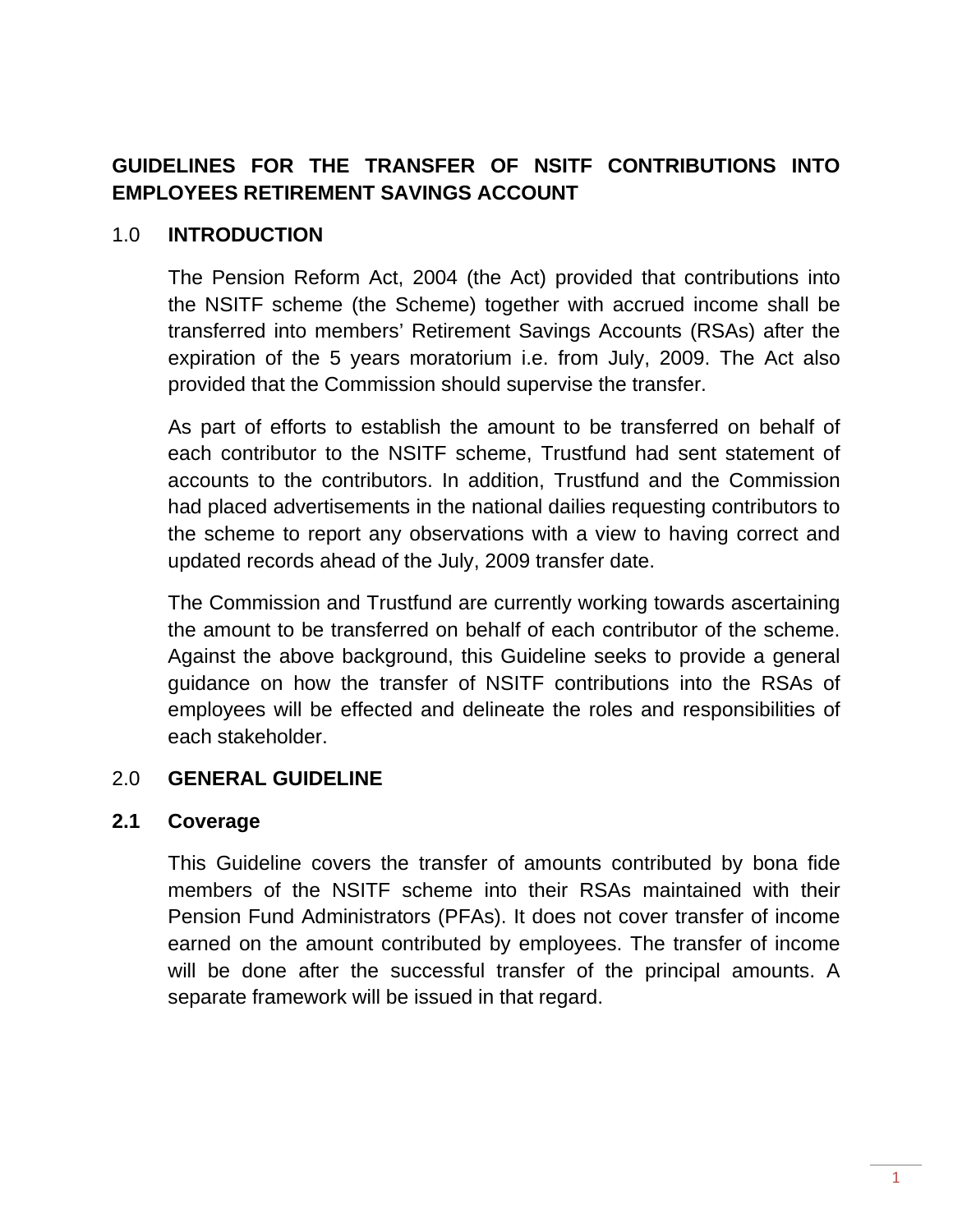### 2.2 **Contributions**

For the purpose of this Guideline, contributions represents amount remitted to National Provident Fund (NPF) and/or NSITF pension schemes by registered employers on behalf of their employees covering the period January 1962 to June, 2004, supported with relevant schedules.

#### 2.3 **Assets of NSITF Scheme**

This represents all pension fund assets that were to be transferred by NSITF to Trustfund following the commencement of the Act, regardless of whether they have been transferred to the Custodians of Trustfund or not.

### 3.0 **THE GUIDELINE**

The major areas of concern with respect to the transfer of NSITF contributions into RSAs which are covered in this framework are:

- Determining the amount contributed by NSITF members;
- Advertisement on Transfer of NSITF Contribution to RSAs;
- Documentation Requirements for NSITF Contributors;
- Submission of claims by PFAs on behalf of NSITF Contributors;
- Verification of claims of NSITF Contributors;
- Transfer of Verified Contributions to RSAs;
- Record Keeping;
- Spot Check on the Transfer of NSITF Contributions to RSAs

### 3.1 **Determining Amount Contributed by NSITF Members**

i) NSITF shall provide the data base and other supporting records needed by Trustfund to establish the contributions of members of NSITF Fund;

ii) Trustfund would confirm the correctness of individual member's contributions from the data base. In line with the provisions of the PRA 2004, Trustfund shall create account for each member into which the contributions of members will be credited. These accounts shall be held in a separate data base, which would, amongst others, contain necessary information such as: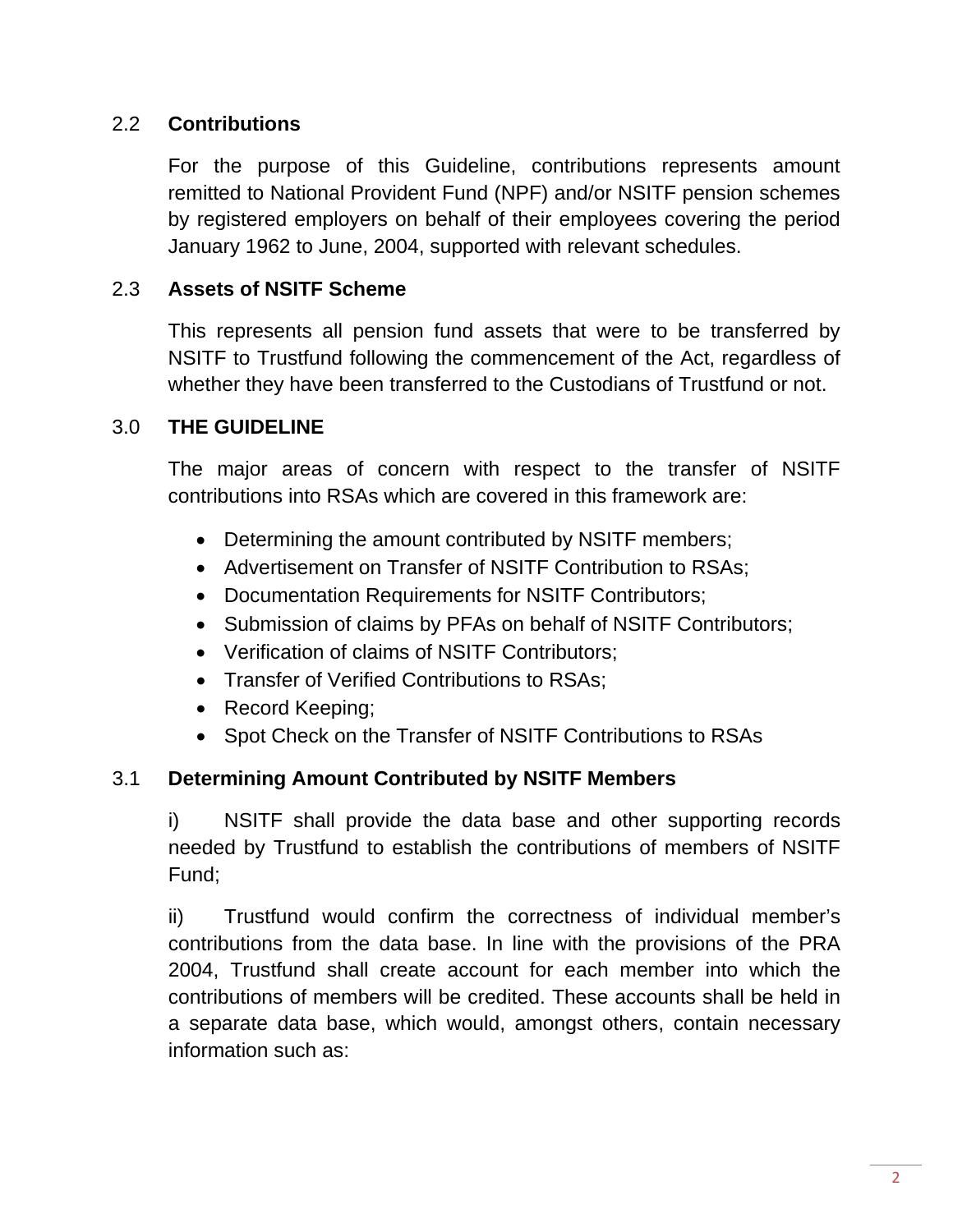- a) Employee Name
- b) Employer Name and Address
- c) NSITF Registration Number
- d) Beginning Month/Year of Contribution
- e) End Month/Year of Contribution
- f) Amount Contributed
- g) Name of PFA
- h) Personal Identification Number (PIN)

iii) Trustfund shall send statement of contributions to all members of NSITF Fund;

iv) Members and/or employers would be responsible for checking the correctness of their contributions and raise objection, if any.

iii) Members that did not receive statement shall contact the nearest Trustfund office or access the website of Trustfund to download their statements. Trustfund website is: www.trustfund pensions.com

iv) Request for amendment to contributor's record of contribution in the data base must be supported with verifiable evidences of remittance such as stamped remittance schedules and payment receipt issued by the NSITF;

v) Any subsequent amendment to the data base will be communicated to the affected member(s).

### 3.2 **Advertisement on Transfer of NSITF Contributions into RSAs**

Both the Trustfund and the Commission would place an advertisement on the impending transfer of NSITF contributions into RSAs prior to the commencement of the transfer to inform the contributors on what they are required to do. The Commission will also issue a circular to all PFAs on the transfer.

### 3.3 **Documentation Requirements for NSITF Contributors**

Members will be required to submit through their PFAs the following evidences of membership of NSITF scheme and request for transfer of contributions:

i) Original copies of NSITF membership certificates;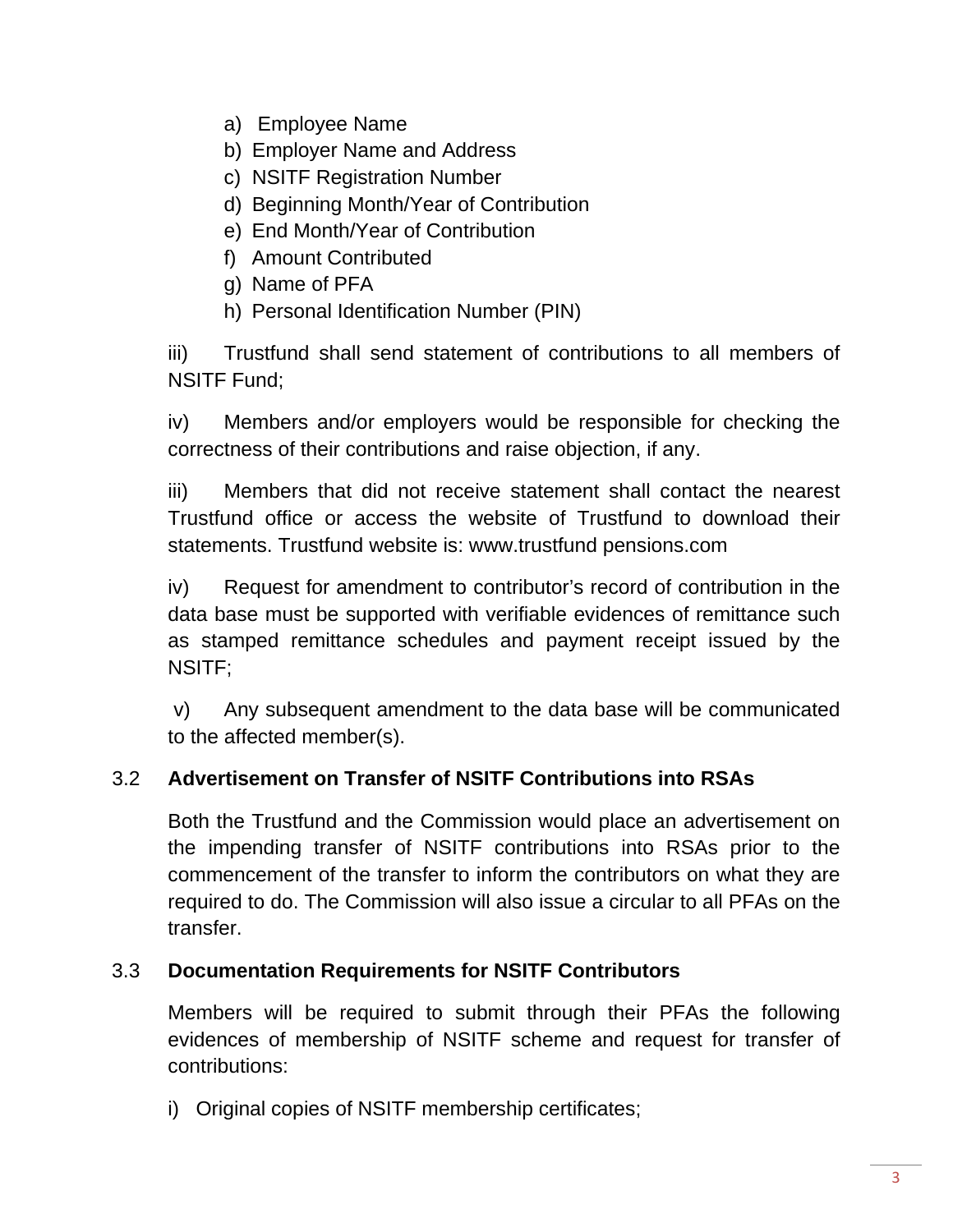- ii) Means of Identification (preferably Employer ID or Drivers License)
- iii) Completed 'Transfer Application Form' where contributors to NSITF Fund would be required to provide their bio-data, information on contributions made to NSITF Fund and current PFA/PIN details.

#### **3.4 Submission of claims by PFAs on behalf of Contributors**

- i) PFAs shall compile all completed 'Application for Transfer Forms' with supporting documents and prepare a Schedule (Format attached) of amount to be claimed from Trustfund on behalf of their contributors;
- ii) PFAs would forward the Schedule with the supporting documents to Trustfund.
- iii) A copy of the Schedule should to be forwarded to the Commission.

### **3.5 Verification of Claims of NSITF Contributors**

- i) Trustfund would check completed 'Application for Transfer Forms' together with supporting schedules and verify with the data base of NSITF contributors;
- ii) Trustfund would return all rejected Application for Transfer Forms to contributors, through their PFAs, stating reasons for the rejection.

#### **3.6 Transfer of Verified Contributions to PFAs**

- i) Upon verification of each batch of claims, Trustfund shall write to the Commission for approval to transfer verified amounts to the Custodians of the respective PFAs;
- ii) On receipt of approval from the Commission, Trustfund would instruct its Custodians to effect the transfer of the equivalent value of verified contributions to the PFAs of the NSITF members through their respective Custodians;
- iii) The PFAs would credit the amount transferred on behalf of each contributor to his/her RSA;
- iv) Trustfund would render returns on transfer of member contributions to the Commission on monthly basis; (Format of returns and periodicity to be determined by the Commission).